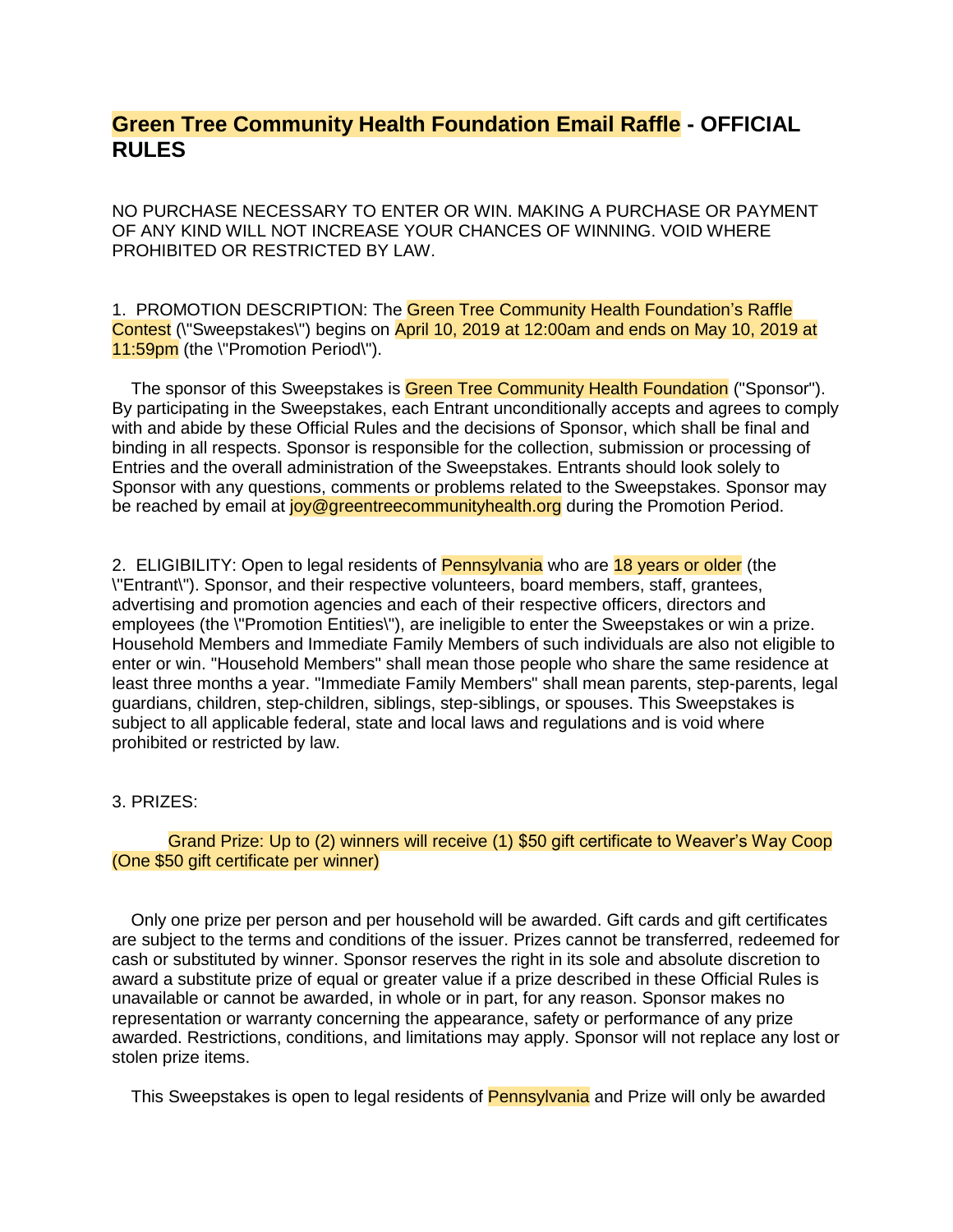and/or delivered to addresses within said locations. All federal, state and/or local taxes, fees, and surcharges are the sole responsibility of the prize winner. Failure to comply with the Official Rules will result in forfeiture of the prize.

4. HOW TO ENTER: Enter the Sweepstakes during the Promotion Period online by visiting the entry form, which can be found on the following website at [www.greentreecommunityhealth.org](http://www.greentreecommunityhealth.org/) or [https://greentreecommunityhealth.dm.networkforgood.com/forms/email-list-sign-up.](https://greentreecommunityhealth.dm.networkforgood.com/forms/email-list-sign-up)

 Automated or robotic Entries submitted by individuals or organizations will be disqualified. Internet entry must be made by the Entrant. Any attempt by Entrant to obtain more than the stated number of Entries by using multiple/different email addresses, identities, registrations, logins or any other methods, including, but not limited to, commercial contest/sweepstakes subscription notification and/or entering services, will void Entrant's Entries and that Entrant may be disqualified. Final eligibility for the award of any prize is subject to eligibility verification as set forth below. All Entries must be posted by the end of the Promotion Period in order to participate. Sponsor's database clock will be the official timekeeper for this Sweepstakes.

5. WINNER SELECTION: The Winner(s) of the Sweepstakes will be selected in a random drawing from among all eligible Entries received throughout the Promotion Period. The random drawing will be conducted about **a week** after the Promotion Period by Sponsor or its designated representatives, whose decisions are final. Odds of winning will vary depending on the number of eligible Entries received.

6. WINNER NOTIFICATION: Winner will be notified by email at the email address provided in the Entry Information approximately one week after the random drawing. Potential Winner must accept a prize by email as directed by Sponsor within a week of notification. Sponsor is not responsible for any delay or failure to receive notification for any reason, including inactive email account(s), technical difficulties associated therewith, or Winner's failure to adequately monitor any email account.

 Any winner notification not responded to or returned as undeliverable may result in prize forfeiture. The potential prize winner may be required to sign and return an affidavit of eligibility and release of liability, and a Publicity Release (collectively \"the Prize Claim Documents\"). No substitution or transfer of a prize is permitted except by Sponsor.

7. PRIVACY: Any personal information supplied by you will be subject to the privacy policy of the Sponsor posted at <https://www.networkforgood.com/about/privacy/>. By entering the Sweepstakes, you grant Sponsor permission to share your email address and any other personally identifiable information with the other Sweepstakes Entities for the purpose of administration and prize fulfillment, including use in a publicly available Winners list.

8. LIMITATION OF LIABILITY: Sponsor assumes no responsibility or liability for (a) any incorrect or inaccurate entry information, or for any faulty or failed electronic data transmissions; (b) any unauthorized access to, or theft, destruction or alteration of entries at any point in the operation of this Sweepstakes; (c) any technical malfunction, failure, error, omission,